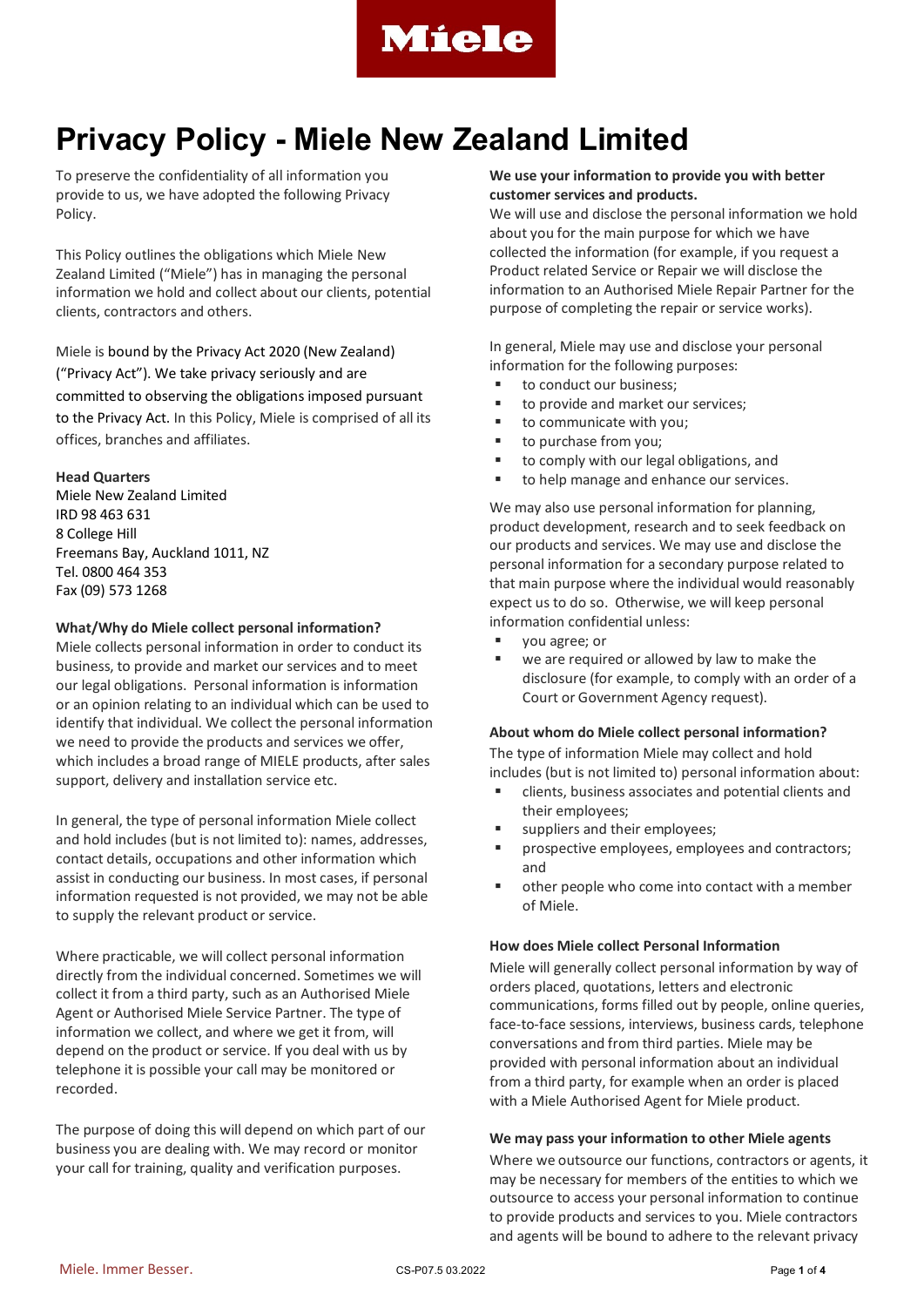

handling legislation, policies and practices in relation to the use or disclosure of your personal information. If any personal information we need is not available, or not provided, we may not be able to provide the relevant product or service.

Miele may disclose your personal information to:

- other members / personnel within Miele;
- other companies or individuals who assist Miele in providing services or who perform functions on their behalf (such as mailing houses and Authorised Service Agents)
- courts, tribunals and regulatory authorities, and
- anyone else to whom you authorise us to disclose it.

Miele may also collect personal information from these organisations and individuals, and we will deal with that information in accordance with this Policy.

### **We aim to keep your information up-to-date**

We rely on the personal information we hold about you in conducting our business. Therefore, it is important that the information we hold about you is accurate, complete and up-to-date. This means that from time-to-time we may ask you to tell us if there are any changes to your personal information. If you find that information we hold about you is incorrect, please contact us immediately.

Miele will correct information it has about you if it discovers, or you are able to show, the information is incorrect. If you seek a correction and Miele disagrees that the information is incorrect, Miele will provide you with its reasons for taking that view.

### **How to gain access to your Personal Information**

You may request access to your personal information via making a request in writing and directing it to:

> The Privacy Officer Miele New Zealand Limited 8 College Hill Freemans Bay, Auckland 1011, NZ

Following the receipt of your requests, our Privacy Officer will be in contact and provide you with an estimate of the charge and confirm whether you wish to proceed with accessing your information. Miele may charge a fee for informing an individual what information it has about them. This fee will be charged to cover Miele's reasonable costs in locating and supplying the information.

Generally, Miele allows individuals access to the information it holds about them within a reasonable time after they have made a written request for access. In some instances, Miele may refuse to give an individual access to

requested information. If it does so it will provide that individual with the reason it has refused them access. We may also decide to provide you with limited information. If we do so, we will let you know why your request has been limited. This may be because the process you are asking about is commercially sensitive or the request is vexatious or frivolous.

### **Joint Information**

Where you have a joint facility with an individual or a number of individuals we will permit access to the personal information and the operation or conduct of the facility but will not provide you access to the other individual's personal information unless the person you have the joint facility with has provided their consent or the law or a court order requires us to.

### **Management of personal information**

The security of your information is important to Miele and we take all reasonable precautions to protect your information from misuse, loss, unauthorised access, modification or disclosure.

Miele personnel are required to respect the confidentiality of personal information and the privacy of individuals. Miele takes reasonable steps to protect personal information held from misuse and loss and from unauthorised access, modification or disclosure, for example by use of physical security and restricted access to electronic records. Where Miele no longer requires your personal information for a permitted purpose, we will take reasonable steps to destroy it.

Some of the ways we protect your information include but are not limited to:

- security of external and internal premises;
- restricting access to personal information to employees who need it to perform their day-to-day functions;
- **Part Contains in the interpolation is providing employee training in relation to privacy and** confidentiality;
- data encryption technology and firewalls; and
- maintaining technology to prevent unauthorised computer access including identifiers and passwords.

### **Sending information overseas**

Miele may disclose your personal information to the following overseas recipient's:

- other members of the MIELE Group (including those members located in Australia);
- to other companies or individuals who assist us in providing services or who perform functions on our behalf (such as third party service providers and specialist consultants);
- to anyone else to whom you authorise us to disclose it; and
- to anyone else where we are required to do so by law.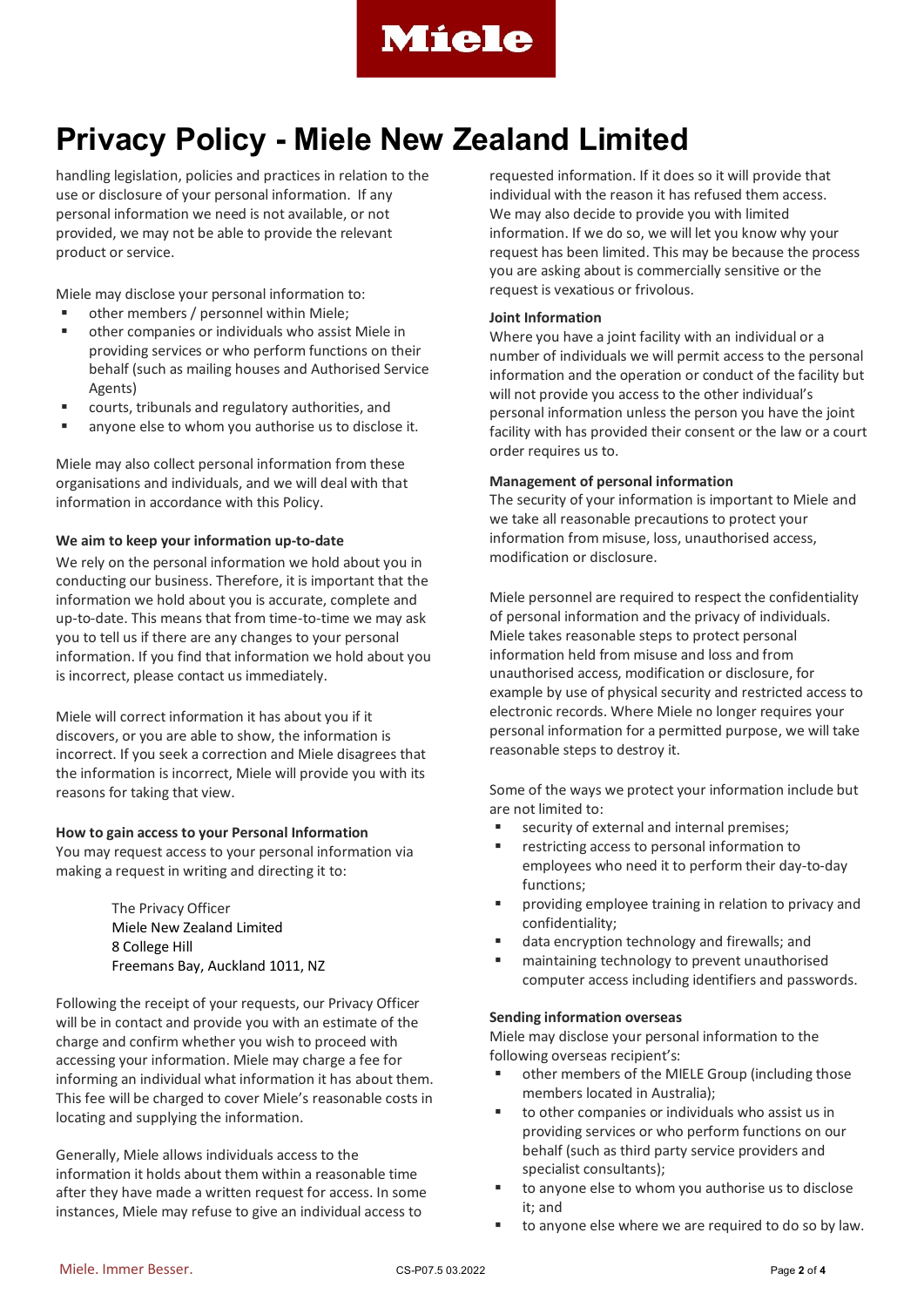

## **Sensitive Information**

Some personal information which Miele collect is 'sensitive information'. Sensitive information includes information relating to a person's racial or ethnic origin, political opinions, religion, trade union or other professional or trade association membership, sexual preferences and criminal record that is also personal information; and health information about an individual.

Sensitive information will be used and disclosed only for the purpose for which it was provided or a directly related secondary purpose, unless you agree otherwise, or where certain other limited circumstances apply (e.g. where required by law).

### **Website Collection**

When using the public area of our website, you are not required to provide us with any personal information if you do not wish to do so and we do not monitor or collect personally identifiable information from you on your use of the public sections of the website. We may track the number of users who visit areas of the website, but this tracking will not identify you, unless you use cookies. We may also record the location of your computer on the Internet for systems administration and troubleshooting purposes and to report aggregate information.

However, we will collect personal information if you commence or submit an order via the Miele online shop, submit an online enquiry or seek to make contact with Miele via the website. We may also use third parties to analyse traffic at that web site, which may involve the use of cookies.

## **Our use of cookies**

Cookies are pieces of information that a website transfers to your computer's hard disk for record keeping purposes and which allow us to provide you with customised services. Cookies can make the web more useful by storing information about your preferences on particular sites, thus enabling website owners to provide more useful features for their users. They can also help us provide information which is targeted to your interests. Cookies contain no name or address information or any information that will enable anyone to contact you via telephone, e-mail or any other means.

Most browsers are initially set to accept cookies. If you would prefer, you can set your browser to refuse cookies. However, given that we may sometimes use cookies, you may not be able to take full advantage of our website, if you do so.

### **Web Beacons**

Our web pages may contain electronic images, known as web beacons or spotlight tags. These electronic images enable us to count users who have visited certain pages on our website. Web beacons and spotlight tags are not used by us to access your personal information, they are simply a toll we use to analyse which web pages customers view, in an aggregate number.

## **Digital Miele Assistant**

The Digital Miele Assistant is a so-called chatbot provided by our technical service provider, e-bot7 GmbH, Perusastraße 7, 80333 Munich. The Digital Miele Assistant will assist you in the search for information on and purchase of Miele Service Packages, such as the Miele Service Certificate, Coffee Care or Exclusive Care Packages. You can simply enter your questions in the chat window. The Digital Miele Assistant will then provide you with answers. If you would like to request a Miele Service Certificate, the Digital Miele Assistant will send you a link to the appropriate web form.

The Digital Miele Assistant does not answer any contractspecific customer requests. If you have any such enquiries, please contact our customer service:

### [https://www.miele.co.nz/domestic/contact-us-45.htm.](https://www.miele.co.nz/domestic/contact-us-45.htm)

Personal details are neither required nor requested in order to use the Digital Miele Assistant. At the most, information about the respective appliance type is collected but not appliance identification, e.g. via a serial number, which is necessary for the Digital Miele Assistant.

We process your data to deal with your concerns and to control and improve our business and service processes, including the Digital Miele Assistant, which is our legitimate interest. The legal basis for the processing is Art. (6)(1)(f) GDPR. If you purchase a Miele Service Certificate or another Miele Service Package, the legal basis for data processing is Art. 6 (1)(b) GDPR or its equivalent in non-EEA jurisdictions. E-bot7 GmbH acts as a processor on our behalf and acts upon our instructions.

The questions you ask the Digital Miele Assistant, as well as the usage data, i.e. chat duration, time stamp of the messages, number of dialogues and approximate location of the users, are stored for a maximum of 90 days. After that, your questions will be deleted irrevocably. In addition, the usage data are stored anonymously for statistical purposes. Personal data are not evaluated.